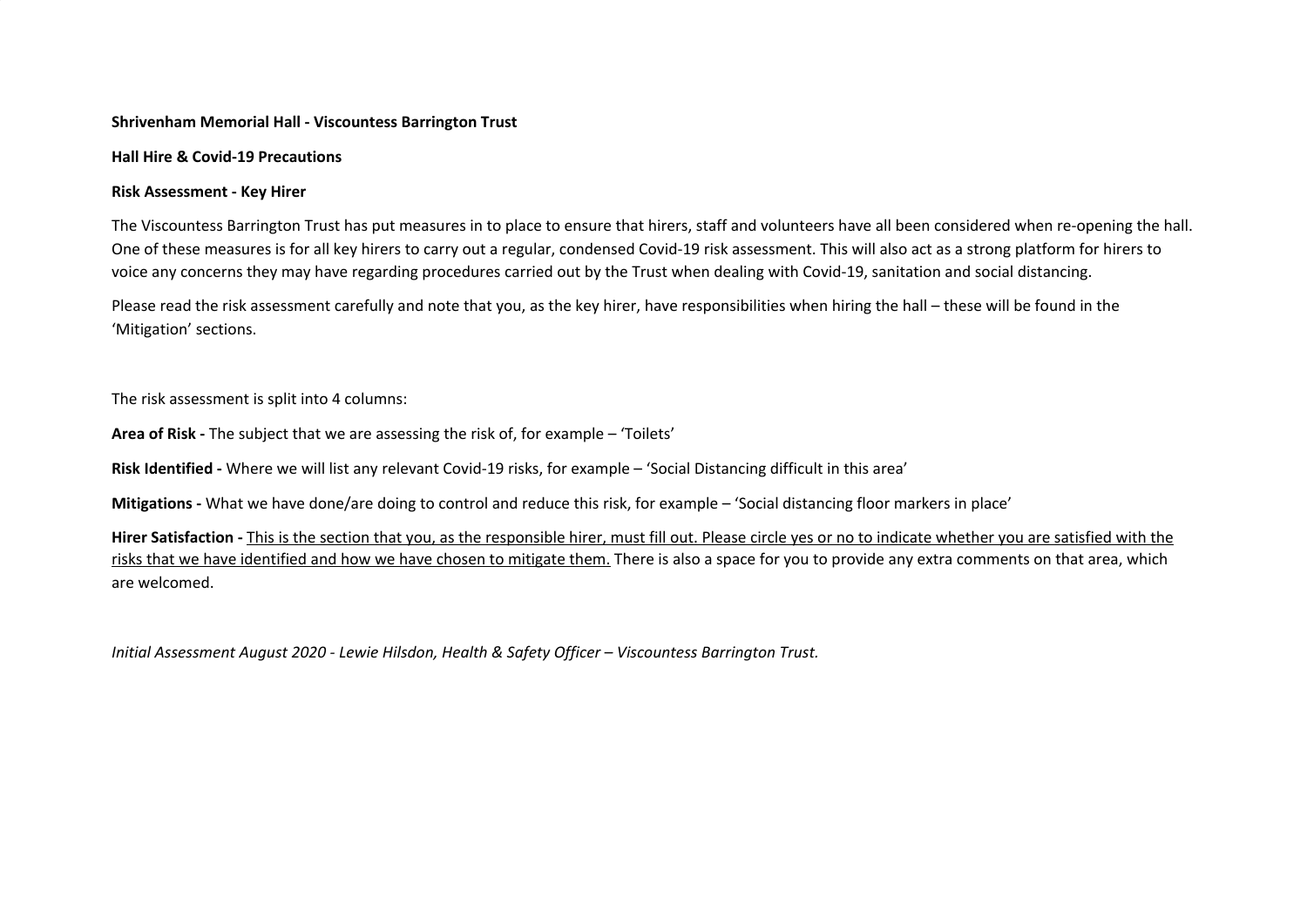| <b>Area of Risk</b>     | <b>Risk Identified</b>                                               | <b>Mitigations</b>                      | <b>Key Hirer Satisfaction</b> |
|-------------------------|----------------------------------------------------------------------|-----------------------------------------|-------------------------------|
|                         |                                                                      |                                         |                               |
| <b>Entrance Lobbies</b> | <b>Social Distancing</b>                                             | Hirers are not to allow any             | YES / NO                      |
|                         |                                                                      | clients/guests to congregate or wait    |                               |
|                         | High traffic surfaces:                                               | in hallways or lobbies.                 | Comments:                     |
|                         | Door handles, light switches,                                        |                                         |                               |
|                         | handrails                                                            | Entrance doors have been fitted         |                               |
|                         |                                                                      | with combination locks, which only      |                               |
|                         |                                                                      | key hirers will have the code to. It is |                               |
|                         |                                                                      | then the responsibility of the key      |                               |
|                         |                                                                      | hirer to ensure that their              |                               |
|                         |                                                                      | clients/guests adhere to social         |                               |
|                         |                                                                      | distancing when getting from the        |                               |
|                         |                                                                      | entrance to their hired room.           |                               |
|                         |                                                                      | <b>Automatic Hand Sanitisers have</b>   |                               |
|                         |                                                                      | been fitted at both entrances.          |                               |
|                         |                                                                      | All door handles, light switches and    |                               |
|                         |                                                                      | handrails are sanitised regularly.      |                               |
| Hireable Rooms / Halls  | <b>Social Distancing</b>                                             | Social distancing designed              | (continued on next page)      |
|                         |                                                                      | maximum capacities have been put        |                               |
|                         | High traffic surfaces:                                               | in place in all rooms. It is the key    |                               |
|                         | door handles, light switches,<br>handrails, windows, tables, chairs, | hirer's responsibility to monitor this. |                               |
|                         | curtains, blinds, sound equipment,                                   | All high traffic surfaces are sanitised |                               |
|                         | photos and fixings                                                   | regularly. It is the key hirers         |                               |
|                         |                                                                      | responsibility to ensure that all high  |                               |
|                         |                                                                      | traffic surfaces and equipment are      |                               |
|                         |                                                                      | sanitised at the end of their           |                               |
|                         |                                                                      | booking, particularly chairs, tables,   |                               |
|                         |                                                                      | door handles and light switches.        |                               |